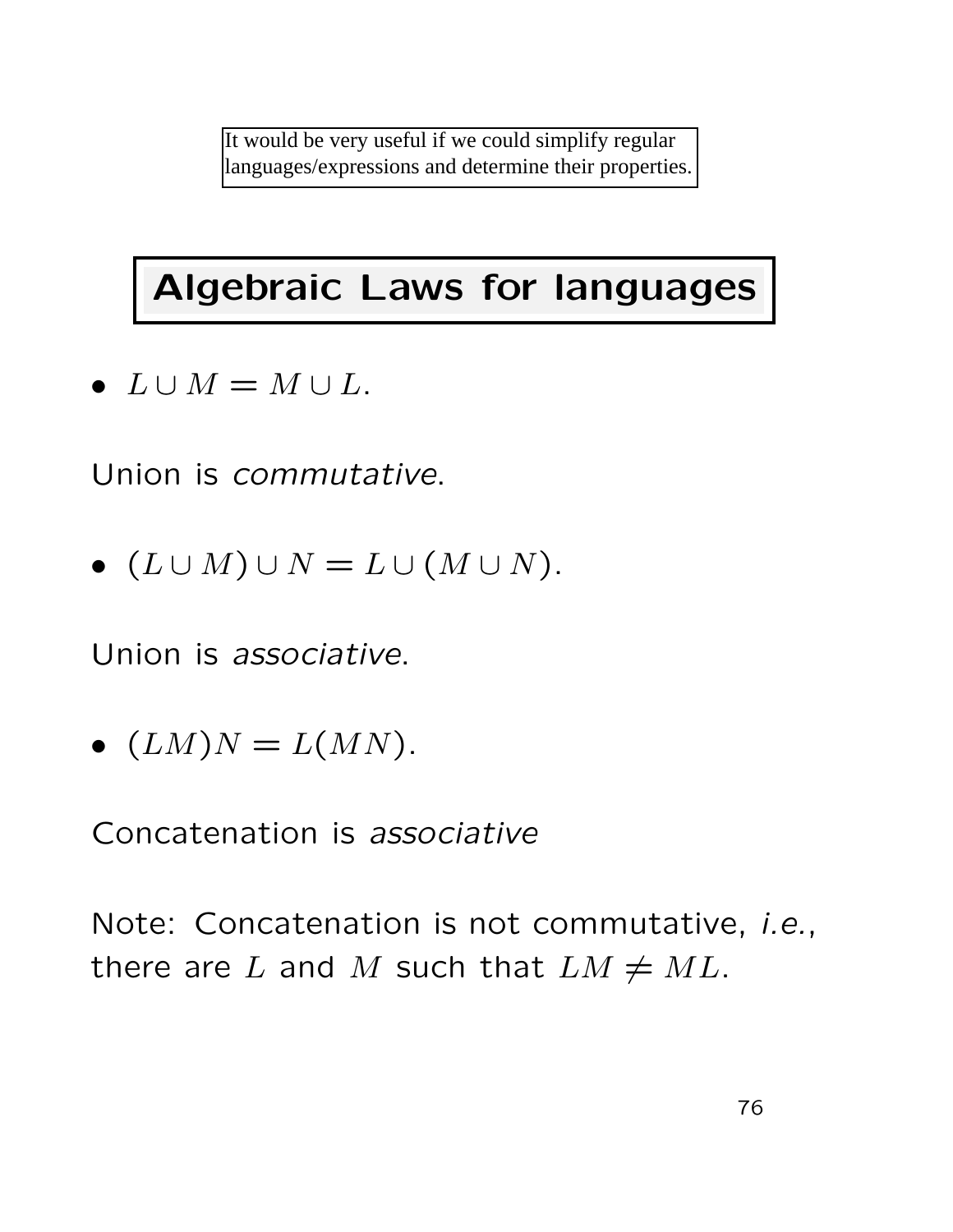•  $\emptyset \cup L = L \cup \emptyset = L$ .

∅ is identity for union.

• 
$$
\{\epsilon\}L = L\{\epsilon\} = L.
$$

 $\{\epsilon\}$  is left and right identity for concatenation.

• 
$$
\emptyset L = L\emptyset = \emptyset
$$
.

∅ is left and right annihilator for concatenation.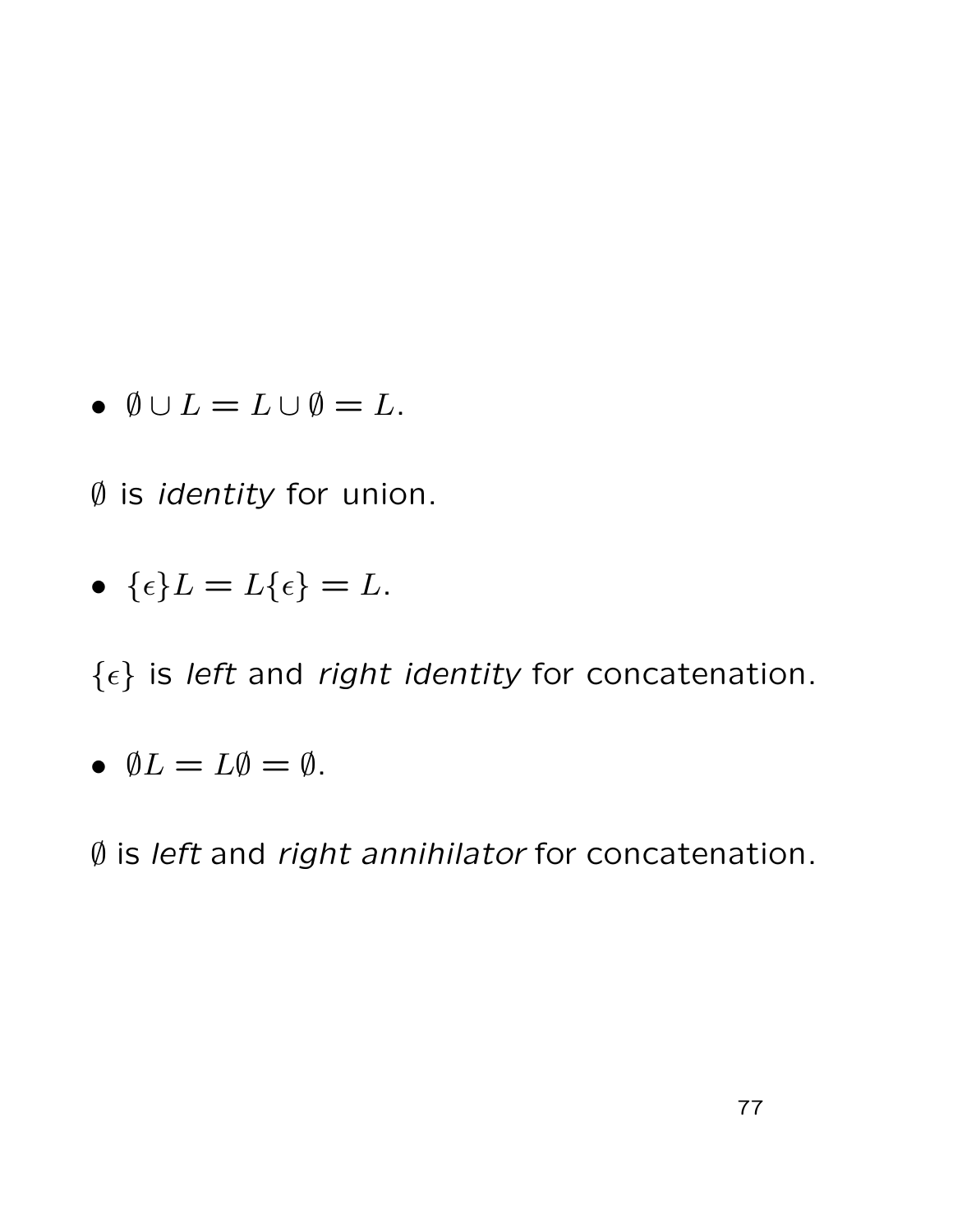•  $L(M \cup N) = LM \cup LN$ .

Concatenation is left distributive over union.

• 
$$
(M \cup N)L = ML \cup NL.
$$

Concatenation is right distributive over union.

$$
\bullet \ \ L \cup L = L.
$$

Union is idempotent.

$$
\bullet \ \emptyset^* = \{\epsilon\}, \ \{\epsilon\}^* = \{\epsilon\}.
$$

•  $L^+ = LL^* = L^*L$ ,  $L^* = L^+ \cup {\epsilon}$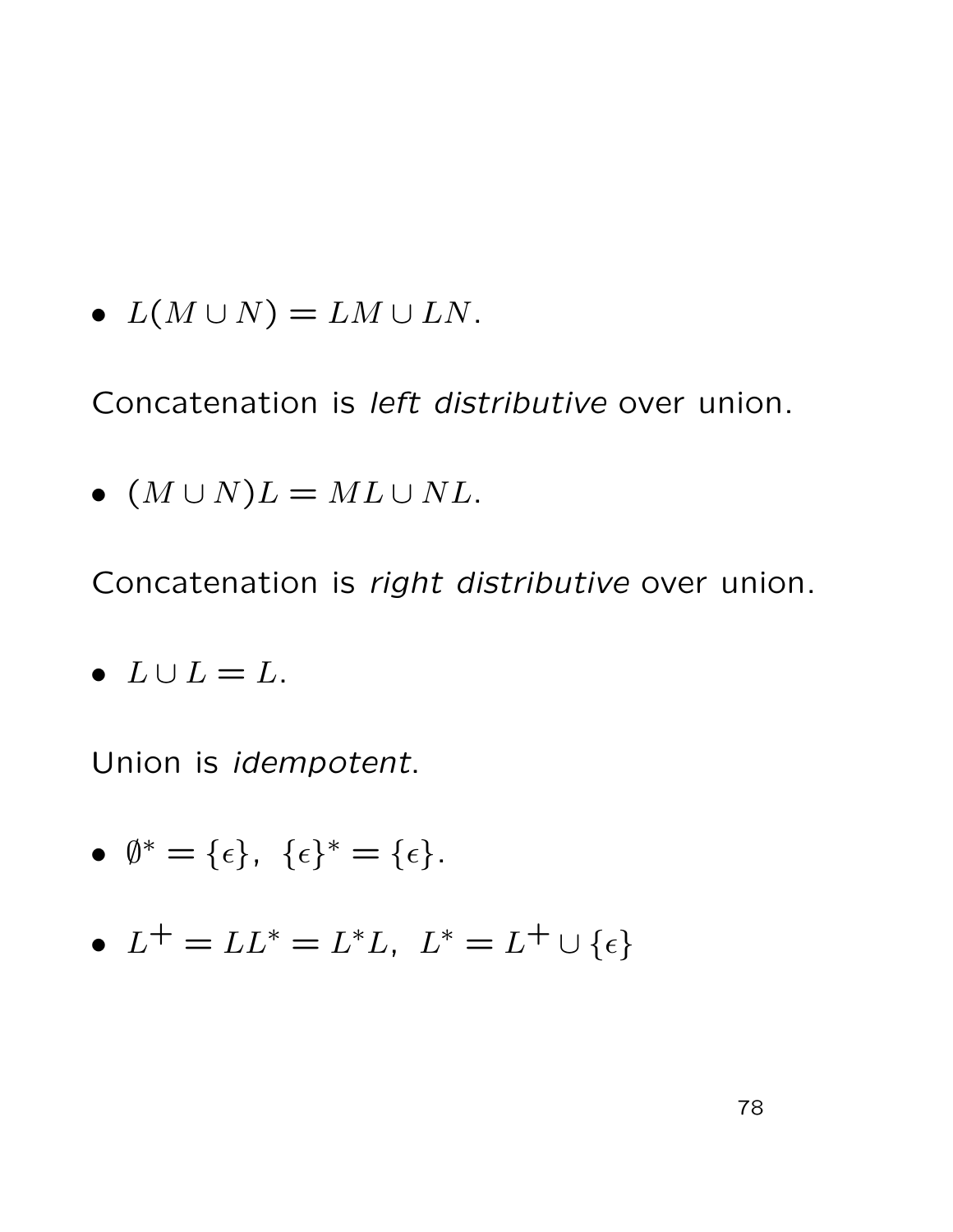• 
$$
(L^*)^* = L^*
$$
. Closure is *idempotent*

Proof:

$$
w \in (L^*)^* \iff w \in \bigcup_{i=0}^{\infty} \left(\bigcup_{j=0}^{\infty} L^j\right)^i
$$

$$
\iff \exists k, m_1, \dots, m_k \in \mathbb{N}: \quad w = w_1 \dots w_k \text{ with}
$$
  
\n
$$
w_1 \text{ in } L^{ml}, \dots, w_k \text{ in } L^{mk}
$$
  
\n
$$
\iff \exists p \in \mathbb{N}: w \in L^p \text{ where } p = m_1 + \dots + m_k
$$
  
\n
$$
\iff w \in \bigcup_{i=0}^{\infty} L^i
$$
  
\n
$$
\iff w \in L^*
$$

Claim. (L U M)<sup>\*</sup> =  $(L^*M^*)^*$ .

Proof. It is easy to see that L  $\cup$  M is contained in L\*M\*, since L is contained in L\* which is contained  $\ln$  L<sup>\*</sup>M<sup>\*</sup>, and similarly M is contained in L<sup>\*</sup>M<sup>\*</sup>. Thus, the LHS is contained in the RHS.

where each substring  $w_i$  is an element of  $L^*M^*$  and can thus be written as  $x_{i1} \dots x_{ik}y_{i1} \dots y_{ih}$ , where To see that the RHS is also contained in the LHS, take any w in  $(L^*M^*)^*$ . Then,  $w = w_1 w_2 ... w_n$ , each sub-substring  $x_{ij}$  is an element of L and each  $y_{ij}$  an element of M. Thus, w is the concatenation of a sequence of strings, each of which is an element of L U M. Therefore, it is a string in  $(L U M)^*$ .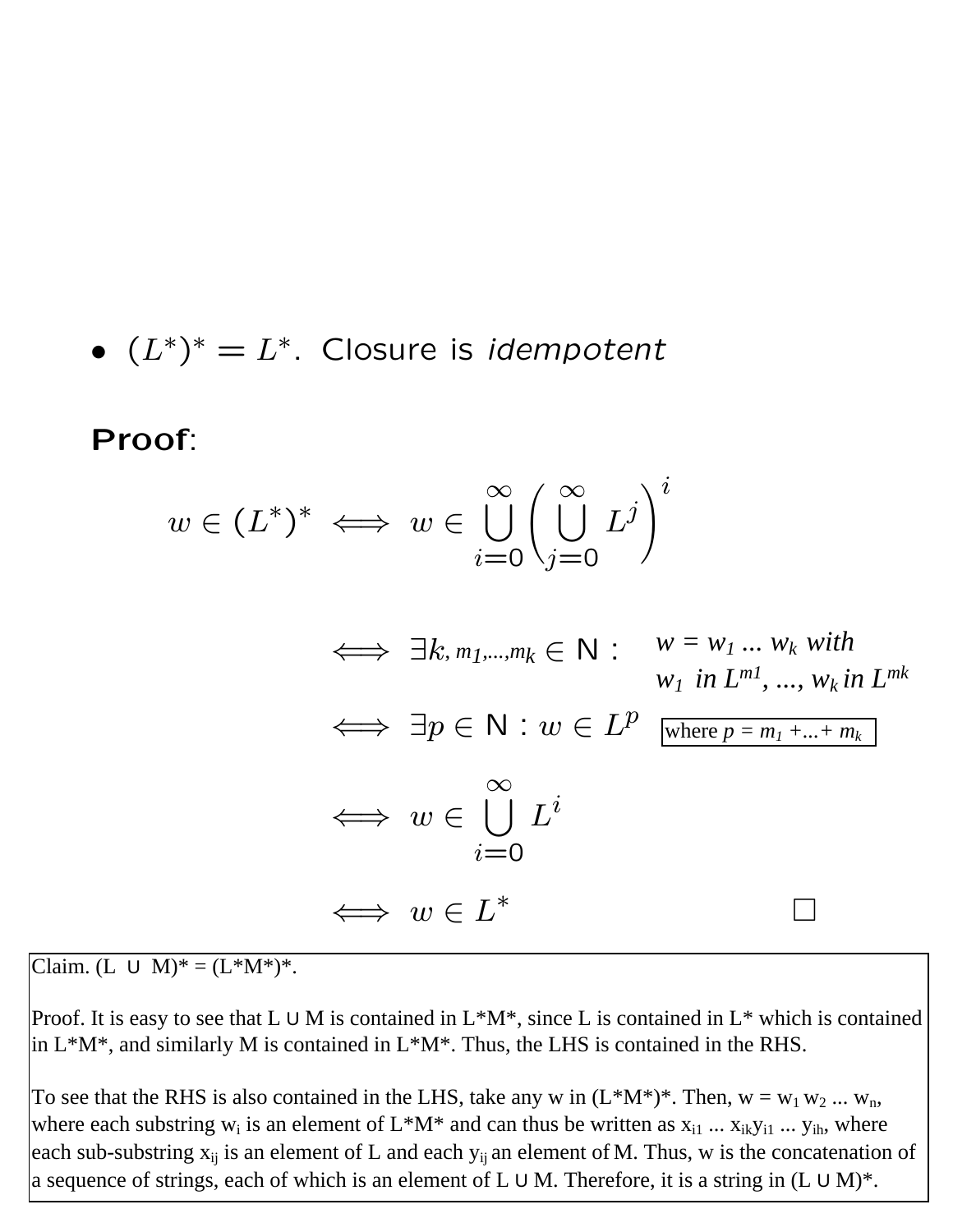The above language laws all concern regex operations and can also be written as, e.g,  $L + M = M + L$  and  $L(M+N) = LM + LN$ .

# Algebraic Laws for regex's

Evidently e.g.  $L((0+1)1) = L(01+11)$ 

Also e.g.  $L((00+101)11) = L(0011+10111)$ .

More generally

$$
L((E+F)G) = L(EG + FG)
$$

for any regex's  $E$ ,  $F$ , and  $G$  or more generally, any languages *E, F*, and *G*.

• How do we verify that a general identity like above is true?

- 1. Prove it by hand.
- 2. Let the computer prove it.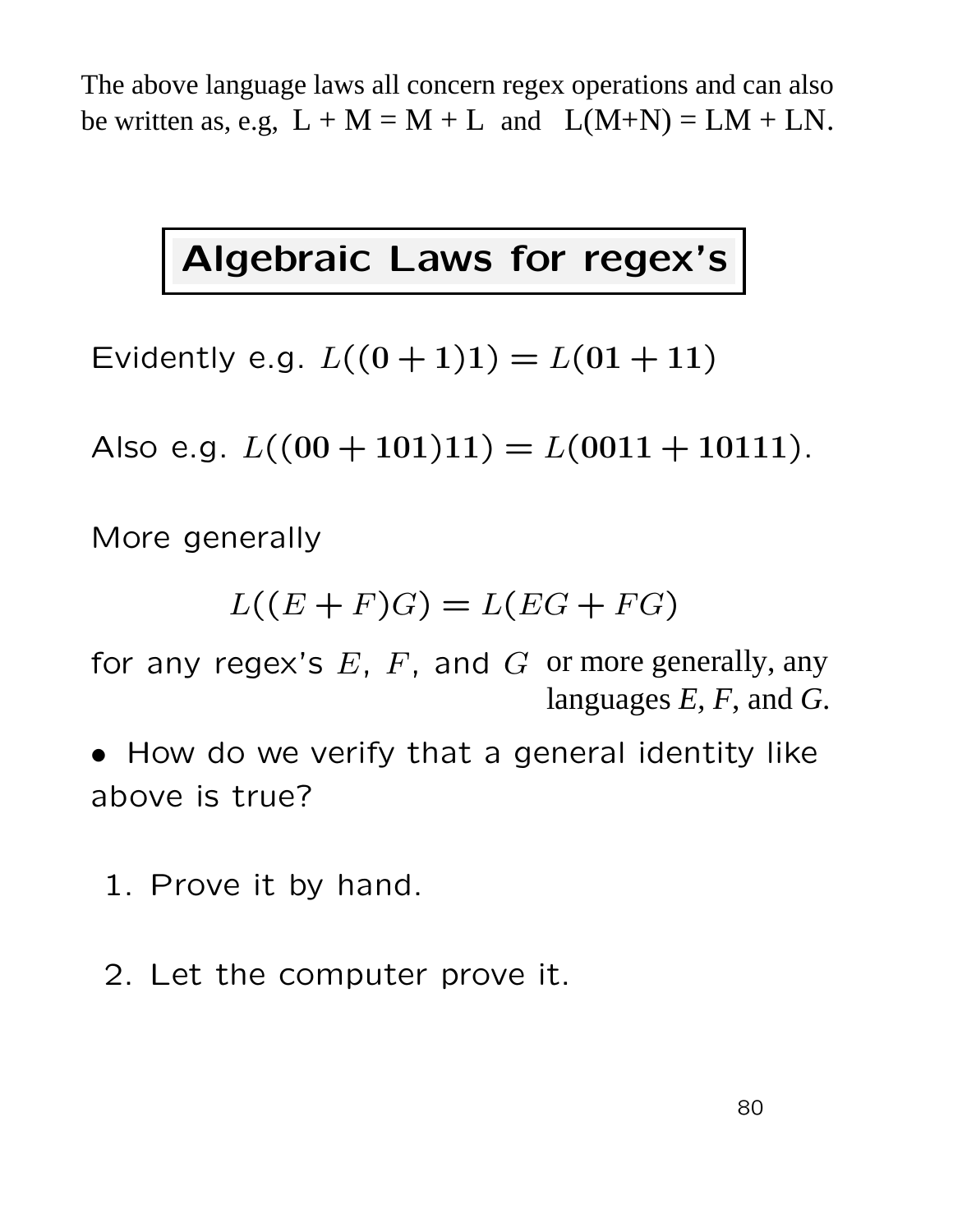In Chapter 4 we will learn how to test automatically if  $E = F$ , for any concrete regex's  $E$  and  $F$ .

We want to test *general* identities, such as  $\mathcal{E} + \mathcal{F} = \mathcal{F} + \mathcal{E}$ , for any regex's  $\mathcal{E}$  and  $\mathcal{F}$ .

Method:



2. Test automatically if the frozen identity is true, e.g. if  $L(a_1 + a_2) = L(a_2 + a_1)$ 

Question: Does this always work?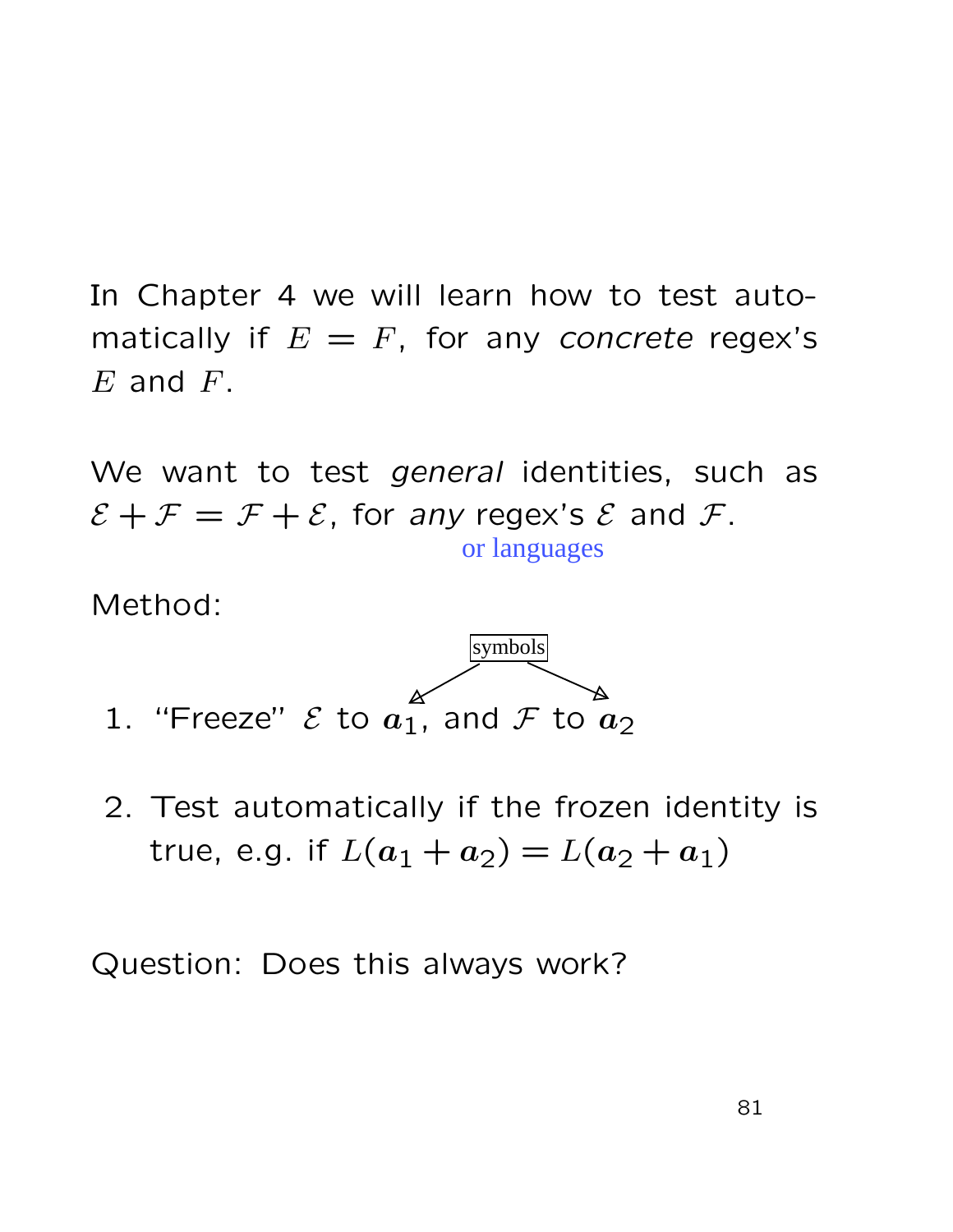Answer: Yes, as long as the identities use only plus, dot, and star.

i.e. reg expr of language variables

Let's denote a generalized regex, such as  $(\mathcal{E} + \mathcal{F})\mathcal{E}$ by

# $E(\mathcal{E}, \mathcal{F})$

Now we can for instance make the substitution  $S = \{ \mathcal{E}/0, \mathcal{F}/11 \}$  to obtain

 $S(E(\mathcal{E}, \mathcal{F})) = (0 + 11)0$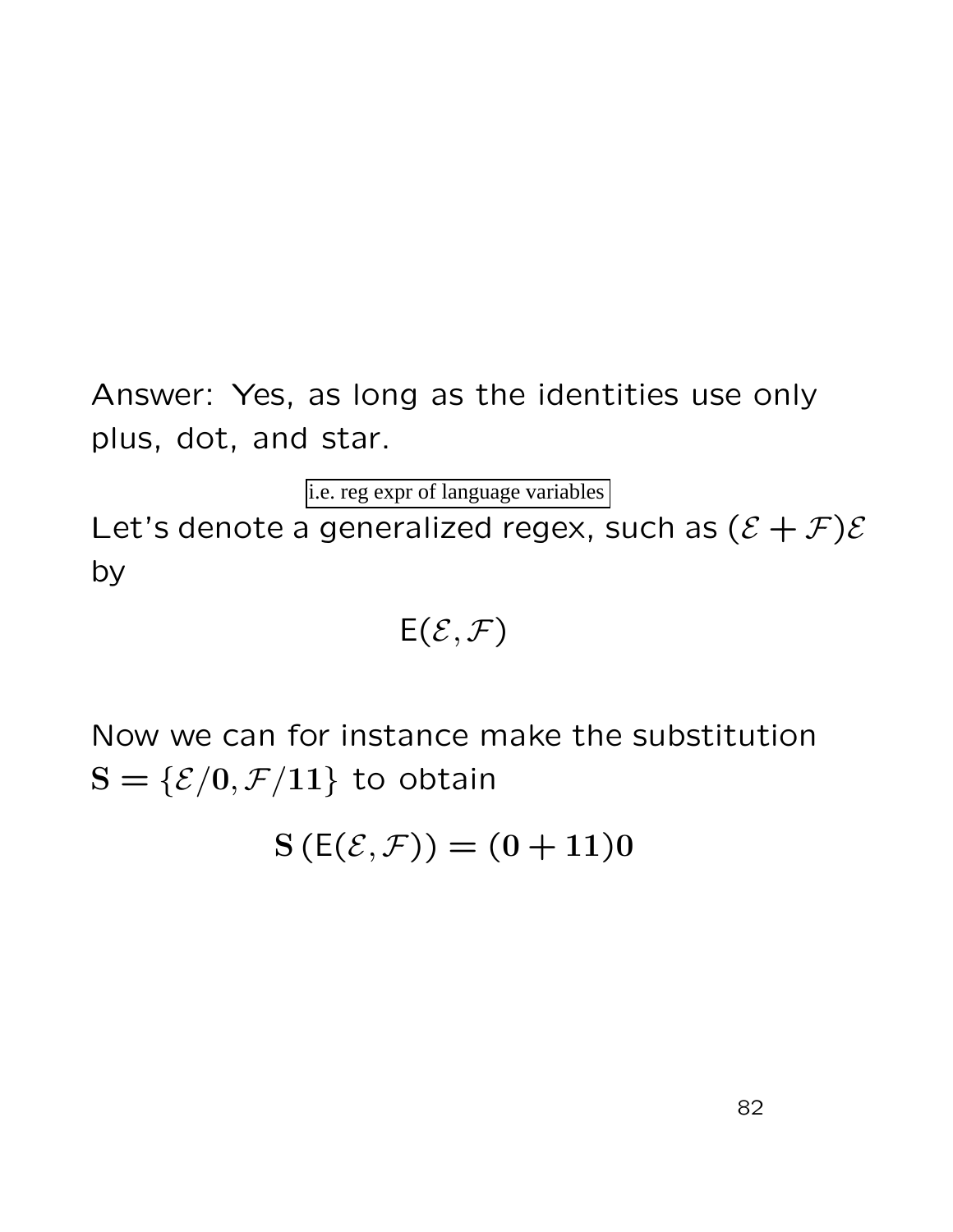**Theorem 3.13:** Fix a "freezing" substitution  $\spadesuit = \{\mathcal{E}_1/a_1, \mathcal{E}_2/a_2, \ldots, \mathcal{E}_m/a_m\}.$ 

Let  $E(\mathcal{E}_1, \mathcal{E}_2, \ldots, \mathcal{E}_m)$  be a generalized regex. Then for any regex's  $E_1, E_2, \ldots, E_m$ ,  $w \in L(E(E_1, E_2, \ldots, E_m))$ or languages

if and only if there are strings  $w_i \in L(E_{ii})$ , s.t.

$$
w = w_1 w_2 \cdots w_k
$$

and

Or, we "think" of each regular expr variable ε*<sup>i</sup>* as a symbol *ai.*

$$
a_{j_1}a_{j_2}\cdots a_{j_k}\in L(\mathsf{E}(a_1,a_2,\ldots,a_m))
$$

Informally, to obtain *w*, we can first pick  $a_{j1}a_{j2}...a_{jk}$  in  $L(E(a_{1},a_{2},...,a_{m}))$ and then substitute for each *aji* any string from *L*(*Eji* ).

For example, suppose  $E(\epsilon_1, \epsilon_2) = (\epsilon_1 + \epsilon_2)^*$ . Then string *w* is in  $L((E_1 + E_2)^*)$ iff  $w = w_1 w_2 ... w_k$  such that  $a_{j1} a_{j2} ... a_{jk}$  is in  $L((a_1 + a_2)^*)$  and *wi* is in *L*(*Eji* only it there are strings  $w_i \,\in L(E_{ji}$ <br>  $w = w_1 w_2 \cdots w_k$ <br>  $a_{j_1} a_{j_2} \cdots a_{j_k} \in L(E(a_1, a_2, \ldots, a_m))$ <br>
to obtain w, we can first pick  $a_{j1} a_{j2} \ldots a_{jk}$  in  $L(k)$ <br>
stitute for each  $a_{ji}$  any string from  $L(E_{ji})$ .<br>
suppose  $E$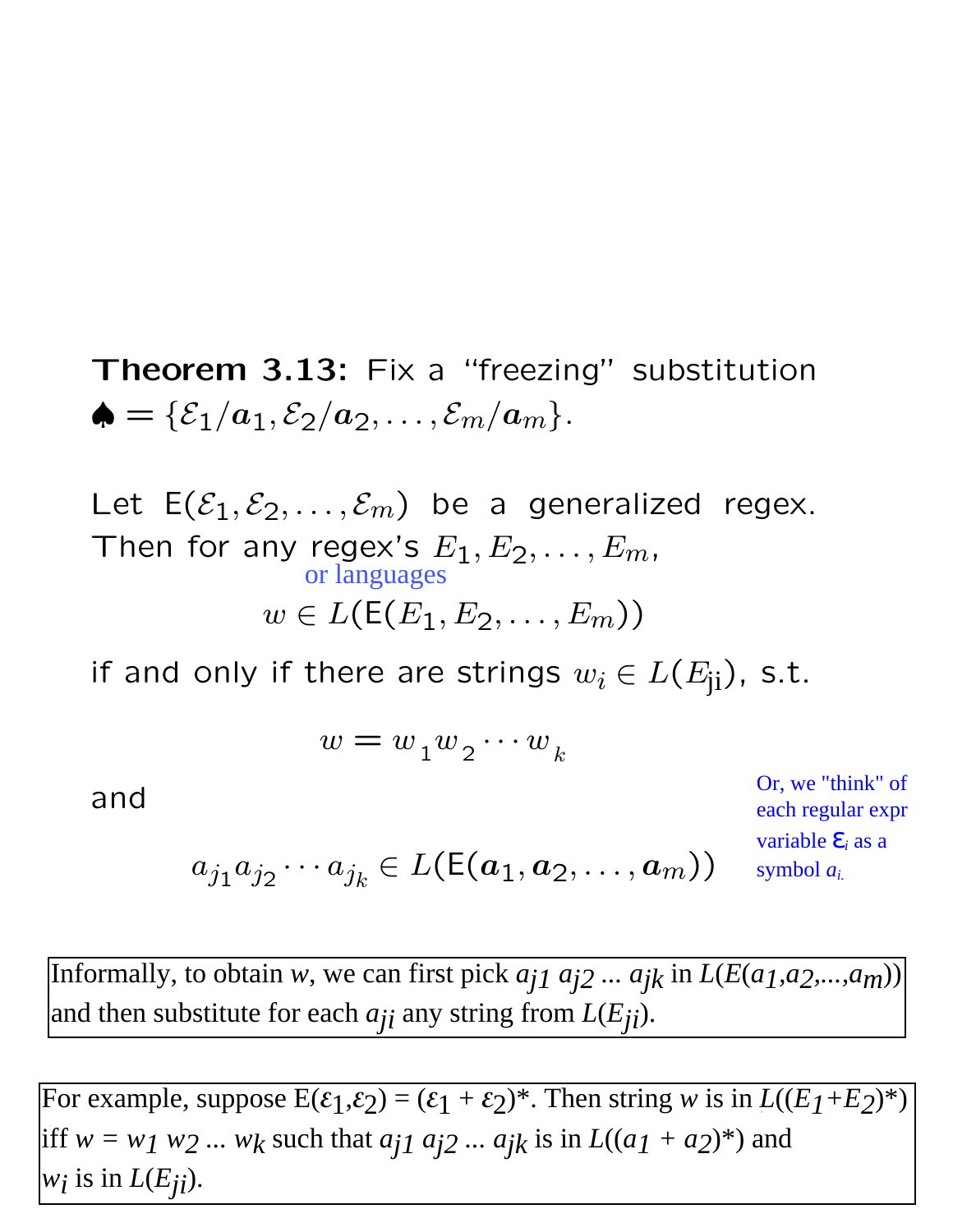For example: Suppose the alphabet is  $\{1,2\}$ . Let  $E(\mathcal{E}_1, \mathcal{E}_2)$  be  $(\mathcal{E}_1 + \mathcal{E}_2)\mathcal{E}_1$ , and let  $E_1$  be 1, and  $E_2$  be 2. Then

$$
w \in L(E(E_1, E_2)) = L((E_1 + E_2)E_1) =
$$
  

$$
(\{1\} \cup \{2\})\{1\} = \{11, 21\}
$$
  
if and only if  

$$
\exists w_1 \in L(E_{j1}) \quad , \exists w_2 \in L(E_{j2}) \quad : \ w = w_1 w_2
$$

and

 $a_{j_1}a_{j_2} \in L(E(a_1, a_2))) = L((a_1+a_2)a_1) = \{a_1a_1, a_2a_1\}$ if and only if  $j_1 = j_2 = 1$ , or  $j_1 = 2$ , and  $j_2 = 1$ In other words,  $w_l$  is in *L*(*E*<sub>*1*</sub>)  $\cup$  *L*(*E*<sub>2</sub>) = {1,2} and *w<sup>2</sup>* is in *L*(*E1*) = {2}. <sup>1</sup> <sup>2</sup> <sup>1</sup> <sup>11</sup> <sup>21</sup>

84 Another example, suppose  $E_1 = 1^*$  and  $E_2 = 2^*$ . Then  $L_0 = L((E_1 + E_2)E_1) = L((1^* + 2^*)1^*) = L(1^* + 2^*1^*)$ .  $L((a_1 + a_2)a_1) = \{a_1 a_1 + a_2 a_1\}.$ String *w* is in  $L_0$  iff there exist  $w_1$  in  $L(E_{j1})$  and  $w_2$  in  $L(E_{j2})$ such that  $w = w_1 w_2$  and  $a_{j1} a_{j2}$  is in  $\{a_1 a_1 + a_2 a_1\}$ .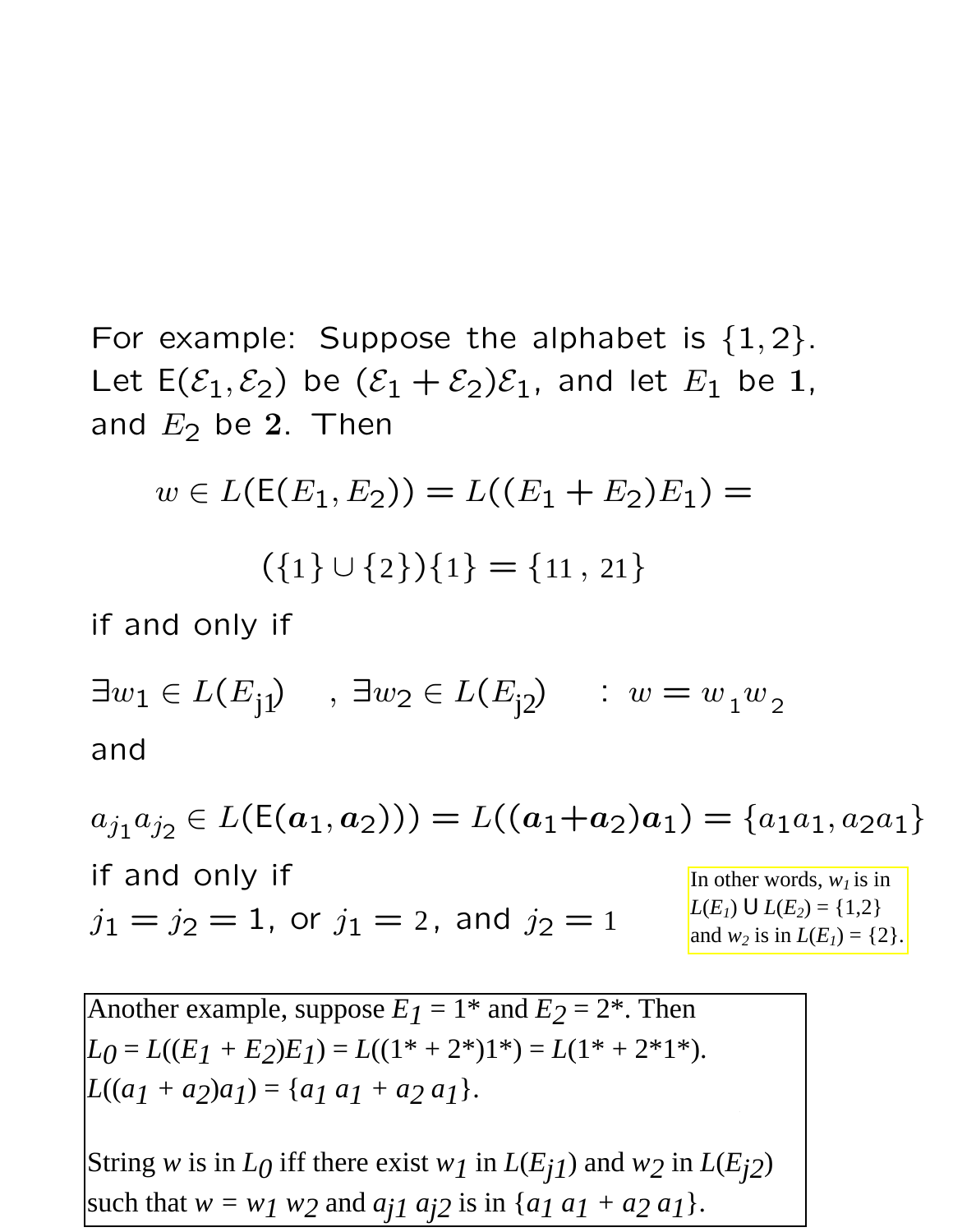See page 120 of the textbook.

Proof of Theorem 3.13: We do a structural induction of E.

**Basis:** If  $E = \epsilon$ , the frozen expression is also  $\epsilon$ .

If  $E = \emptyset$ , the frozen expression is also  $\emptyset$ .

If  $E = \mathcal{E}_1$ , the frozen expression is  $a_1$ . Now

 $w \in L(\mathsf{E}(E_1))$  if and only if w is in  $L(E_1)$ , since  $L(E(a_1)) = \{a_1\}.$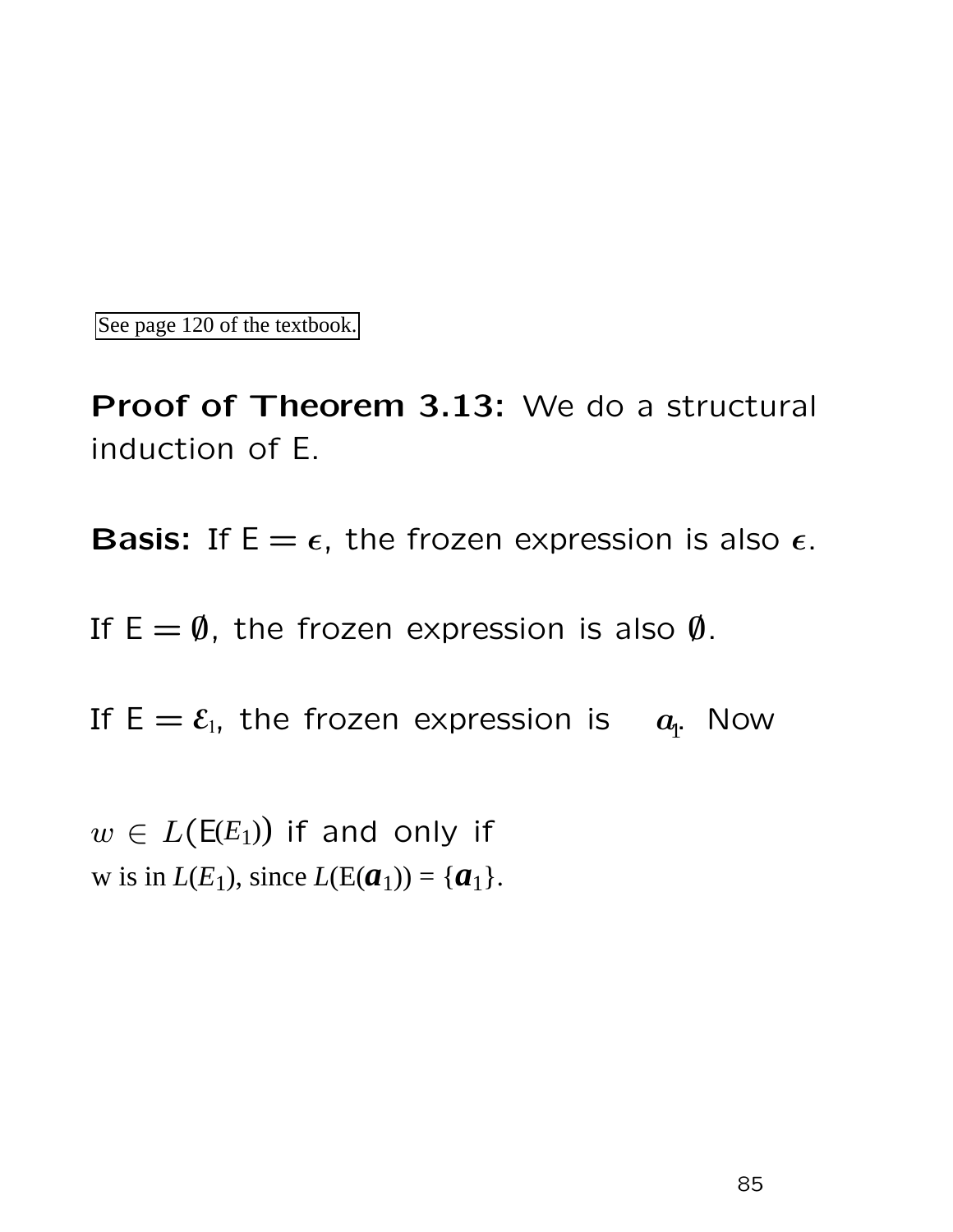### Induction:

Case 1:  $E = F + G$ .

Then  $\spadesuit(E) = \spadesuit(F) + \spadesuit(G)$ , and  $L(\spadesuit(\mathsf{E})) = L(\spadesuit(\mathsf{F})) \cup L(\spadesuit(\mathsf{G}))$ 

Let F'and and G'be regex's. Then  $w \in L(F+G')$ if and only if  $w \in L(F')$  or  $w \in L(G')$ . Also, a string u is in E( $a_1$ , ...,  $a_m$ ) iff it is in F( $a_1$ , ...,  $a_m$ ) or in  $G(\boldsymbol{a}_{1}, ..., \boldsymbol{a}_{m})$ . See the book for the rest of the proof using the I.H. *F'* and and *G'* be regex's. Then  $w \in L(F' + G')$ <br>
d only if  $w \in L(F')$  or  $w \in L(G')$ .<br>
a string u is in  $E(\boldsymbol{a}_{1, ...,} \boldsymbol{a}_{m})$  iff it is in  $F(\boldsymbol{a}_{1, ...,} \boldsymbol{a}_{m})$  or in<br>
...,  $\boldsymbol{a}_{m}$ ). See the book for the rest of the proof us concrete or languages<br>regex's. Then  $u$ <br> $F'$ ) or  $w \in L(G')$ .<br>...,  $a_m$ ) iff it is in F( $a$ <br>k for the rest of the pro<br> $\bigstar(G)$ , and<br> $L(\bigstar(G))$ <br>concrete or languages

Case 2:  $E = F.G$ .

Then  $\spadesuit(E) = \spadesuit(F) \cdot \spadesuit(G)$ , and  $L(\spadesuit(\mathsf{E})) = L(\spadesuit(\mathsf{F})).L(\spadesuit(\mathsf{G}))$ 

Let F' and and G' be regex's. Then  $w \in L(F \cdot G')$ if and only if  $w = w_1w_2$ ,  $w_1 \in L(F')$  and  $w_2 \in L(G')$ . Also, a string u is in E( $a_1$ , ...,  $a_m$ ) iff u = u<sub>1</sub>u<sub>2</sub> where u<sub>1</sub> is in F( $a_1$ , ...,  $a_m$ ) Case 3:  $E = F^*$ . and  $u_2$  is in  $G(\boldsymbol{a}_1, ..., \boldsymbol{a}_m)$ . The rest is similar to the above case.

Prove this case at home.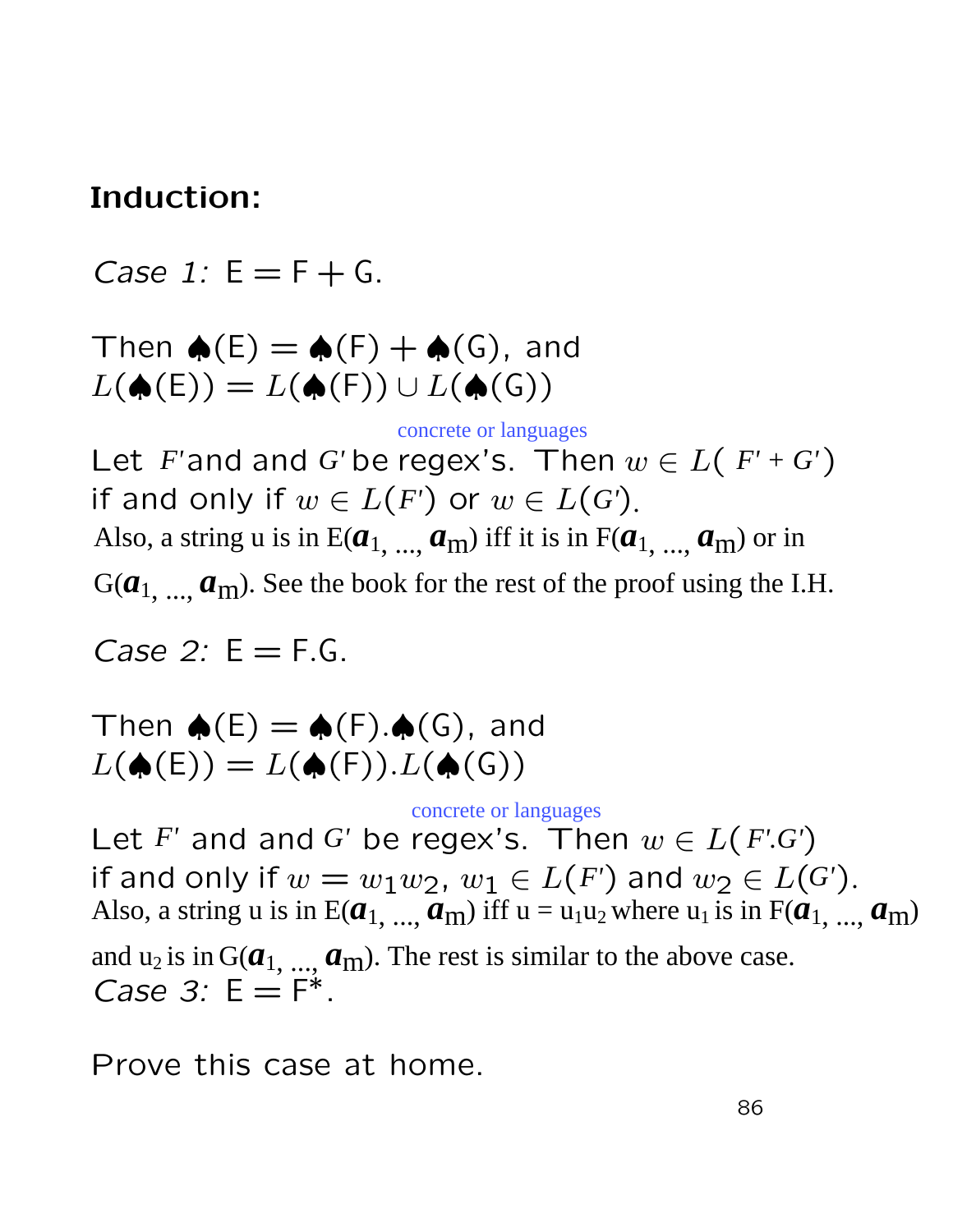The test wouldn't work if the operation intersection were included in the regular expressions. E.g. consider  $\mathcal{E} \wedge \mathcal{F} = \phi$ .

Examples:

To prove  $(\mathcal{L} + \mathcal{M})^* = (\mathcal{L}^* \mathcal{M}^*)^*$  it is enough to determine if  $(a_1+a_2)^*$  is equivalent to  $(a_1^*)$  $_1^*a$ ∗ \*)\*<br>2<sup>)</sup> **Examples:**<br>
To prove  $(L + M)^* = (L^*M^*)^*$  it is enough determine if  $(a_1 + a_2)^*$  is equivalent to  $(a_1^*a_2^*$ <br>
To verify  $L^* = L^*L^*$  test if  $a_1^*$  is equivalent  $a_1^*a_1^*$ .<br>
Question: Does  $L + ML = (L + M)L$  hold?<br>
To prove

To verify  $\mathcal{L}^* = \mathcal{L}^* \mathcal{L}^*$  test if  $a_1^*$  $_1^*$  is equivalent to  $\boldsymbol{a}$ ∗  $_1^*a$ ∗  $i^*$ 

Question: Does  $\mathcal{L} + \mathcal{ML} = (\mathcal{L} + \mathcal{M})\mathcal{L}$  hold?

To prove  $(a_1 + a_2)^* = (a_1^* a_2^*)^*$ , we first notice that,  $L((a_1^* a_2^*)^*)$ is a subset of  $L((a_1 + a_2)^*)$ .

Since  $L(a_1 + a_2)$  is a subset of  $L(a_1 * a_2 *), L((a_1 + a_2) *)$  is a subset of  $L((a_1 * a_2)^*)$ .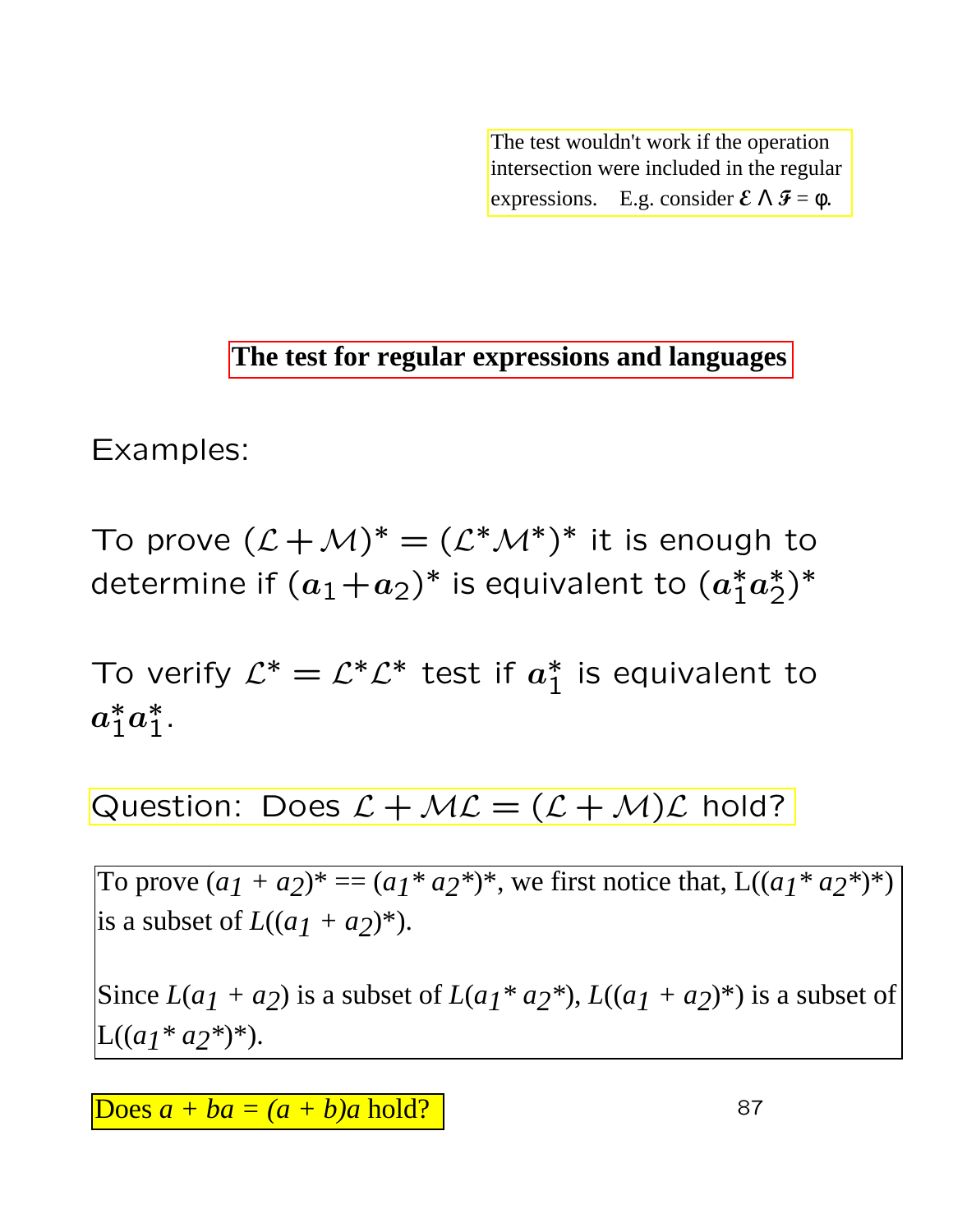Theorem 3.14:  $E(\mathcal{E}_1,\ldots,\mathcal{E}_m) = F(\mathcal{E}_1,\ldots,\mathcal{E}_m) \Leftrightarrow$  $L(\spadesuit(E)) = L(\spadesuit(F))$ 

#### Proof:

(Only if direction)  $E(\mathcal{E}_1,\ldots,\mathcal{E}_m) = F(\mathcal{E}_1,\ldots,\mathcal{E}_m)$ means that  $L(E(E_1, \ldots, E_m)) = L(F(E_1, \ldots, E_m))$ for any concrete regex's  $E_1, \ldots, E_m$ . In particular then  $L(\spadesuit(E)) = L(\spadesuit(F))$ 

(If direction) Let  $E_1, \ldots, E_m$  be concrete regex's. Suppose  $L(\spadesuit(E)) = L(\spadesuit(F))$ . Then by Theorem 3.13,

$$
w\in L(\mathsf{E}(E_1,\ldots E_m))\Leftrightarrow
$$

 $\exists w_i \in L(E_i), w = w_{j_1} \cdots w_{j_m}, a_{j_1} \cdots a_{j_m} \in L(\spadesuit(\mathsf{E})) \Leftrightarrow$  $\exists w_i \in L(E_i), w = w_{j_1} \cdots w_{j_m}, a_{j_1} \cdots a_{j_m} \in L(\spadesuit(\mathsf{F})) \Leftrightarrow$  $w \in L(F(E_1, \ldots E_m))$ (E)) =  $L(\spadesuit(F))$ <br>
et  $E_1, ..., E_m$  be concrete regex's.<br>
(E)) =  $L(\spadesuit(F))$ . Then by Theo-<br>  $\in L(E(E_1, ... E_m)) \Leftrightarrow$ <br>  $= w_{j_1} \cdots w_{j_m}, a_{j_1} \cdots a_{j_m} \in L(\spadesuit(E))$ <br>  $= w_{j_1} \cdots w_{j_m}, a_{j_1} \cdots a_{j_m} \in L(\spadesuit(F))$ <br>  $v \in L(F(E_1, ... E_m))$ <br>
See page 121

88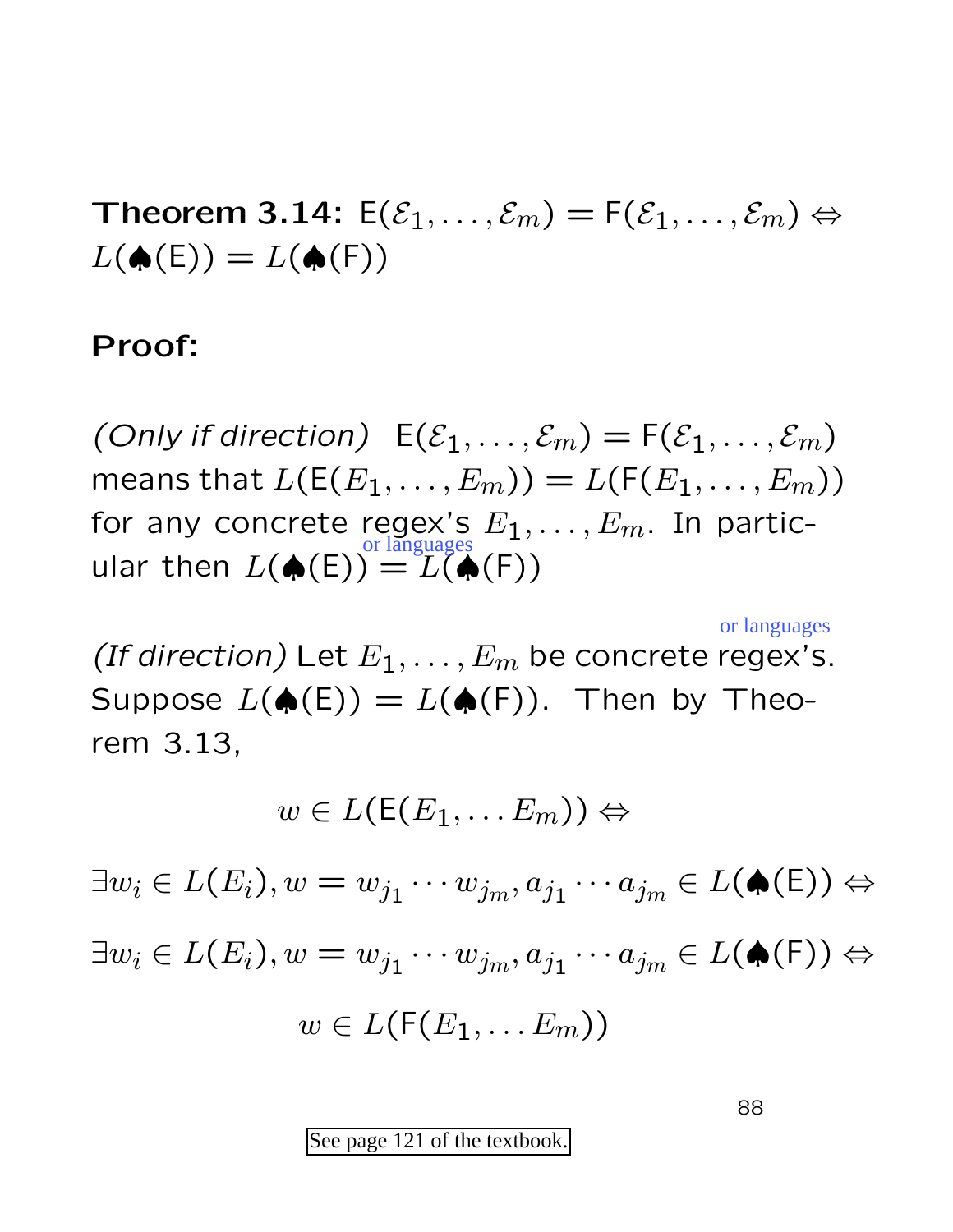# Properties of Regular Languages

• Pumping Lemma. Every regular language satisfies the pumping lemma. If somebody presents you with fake regular language, use the pumping lemma to show a contradiction.

• Closure properties. Building automata from components through operations, e.g. given  $L$ and M we can build an automaton for  $L \cap M$ .

• Decision properties. Computational analysis of automata, e.g. are two automata equivalent.

• Minimization techniques. We can save money since we can build smaller machines.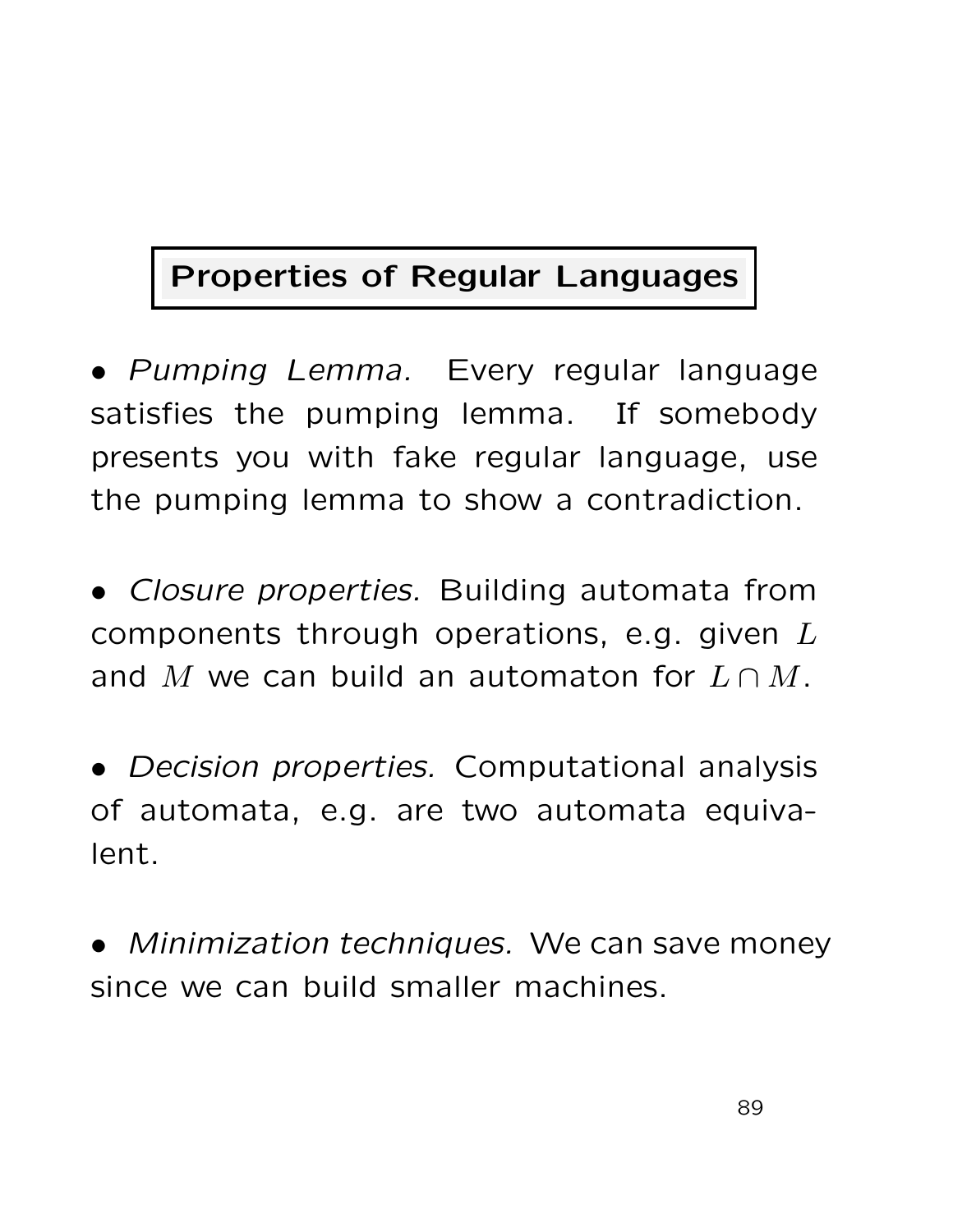### The Pumping Lemma Informally

Suppose  $L_{01} = \{0^n 1^n : n \ge 1\}$  were regular.

Then it would be recognized by some DFA  $A$ , with, say,  $k$  states.

Let A read  $0^k$ . On the way it will travel as follows:

| E     | $p_{\rm O}$      |
|-------|------------------|
| O     | $p_{\mathbf{1}}$ |
| OO    | $p_2$            |
|       |                  |
| $0^k$ | $p_{k}$          |

 $\Rightarrow \exists i < j : p_i = p_j$  Call this state q.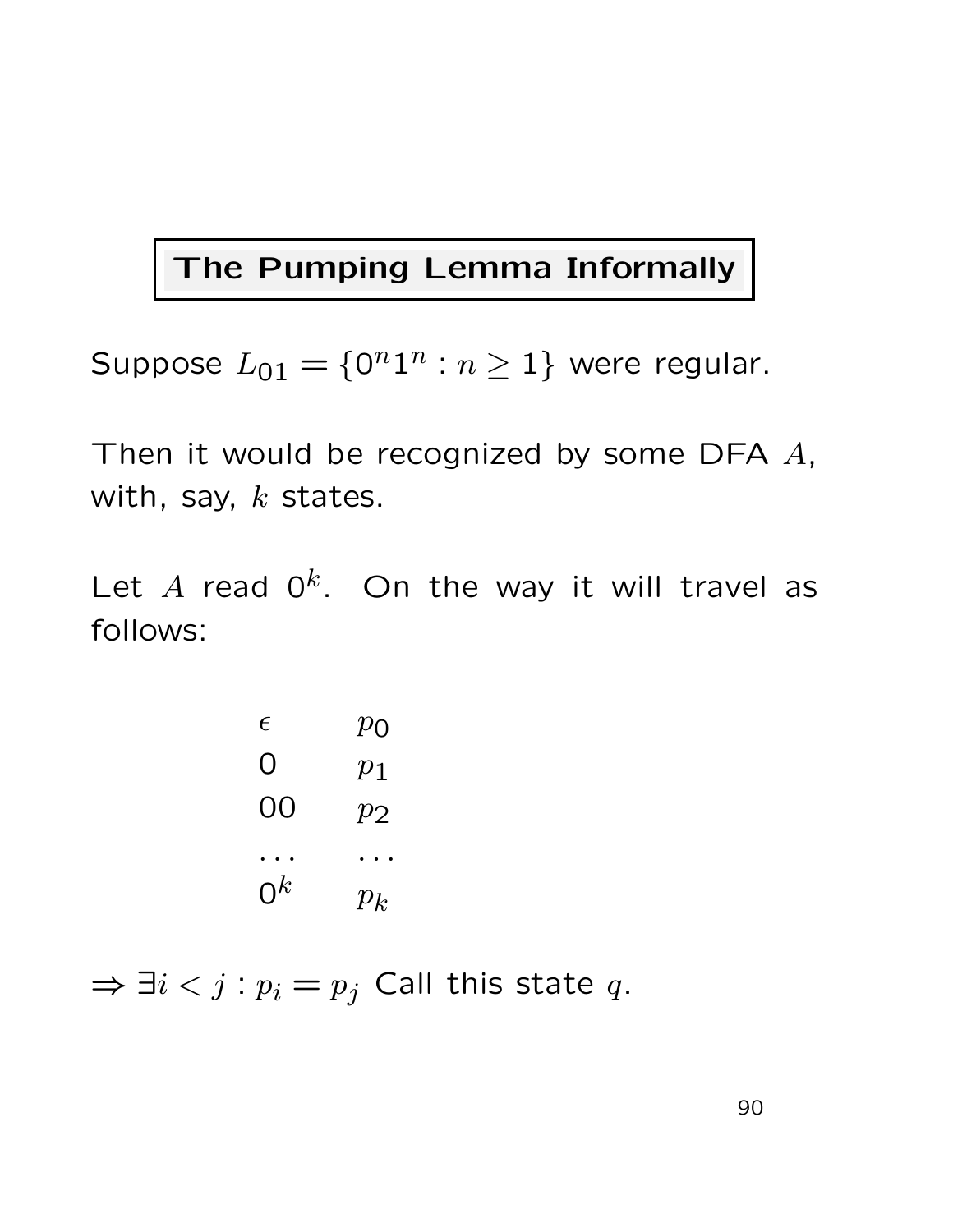Now you can fool A:

If  $\widehat{\delta}(q,1^i) \in F$  the machine will foolishly accept  $0^j1^i$ .

If  $\widehat{\delta}(q,1^i) \notin F$  the machine will foolishly reject  $0^i1^i.$ 

Therefore  $L_{01}$  cannot be regular.

• Let's generalize the above reasoning.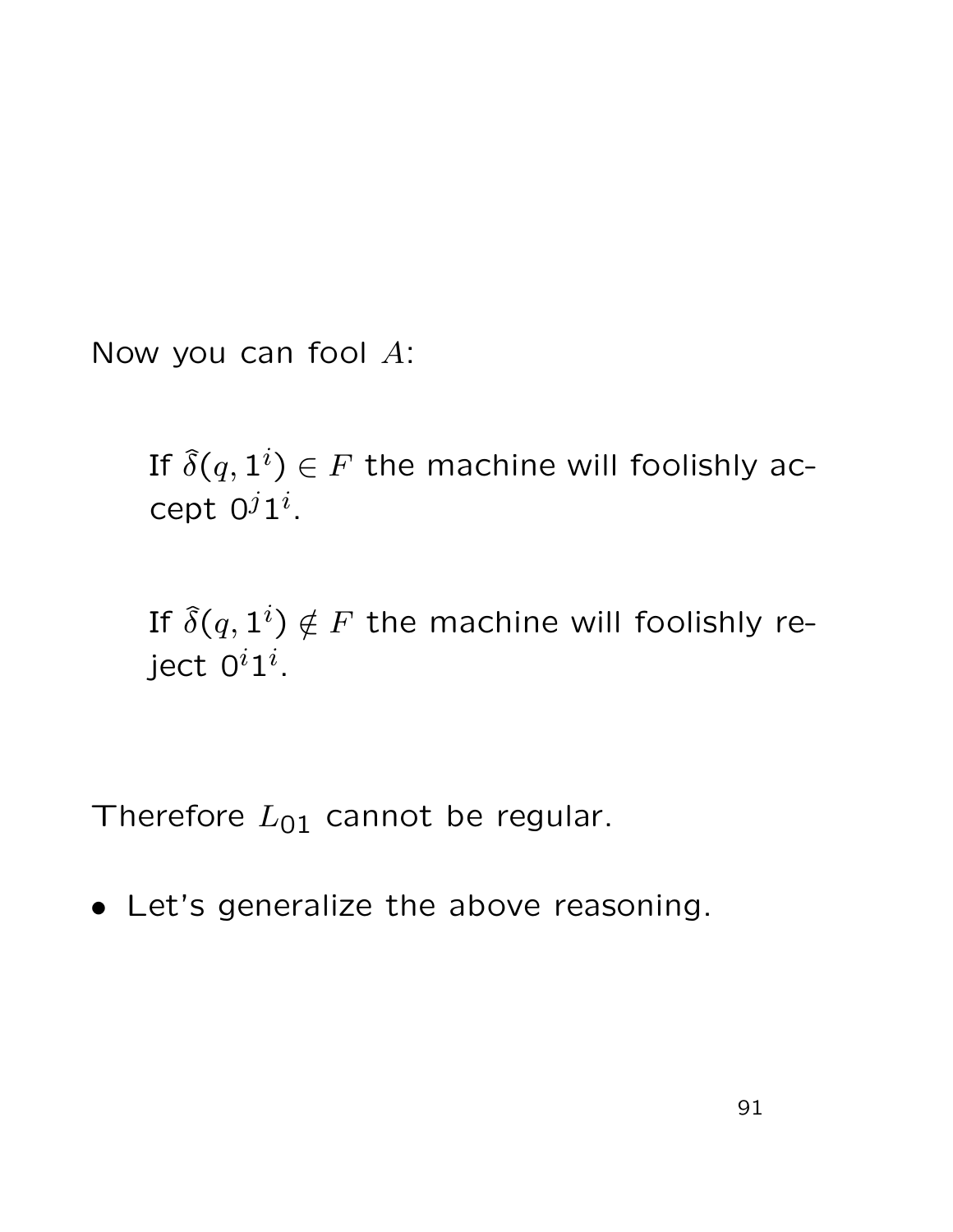### Theorem 4.1.

The Pumping Lemma for Regular Languages.

Let  $L$  be regular. for some strings *x, y* and *z*

Then  $\exists n, \forall w \in L : |w| \ge n \Rightarrow w = xyz$  such that

- 1.  $y \neq \epsilon$
- 2.  $|xy| \leq n$
- 3.  $\forall k \geq 0, xy^k z \in L$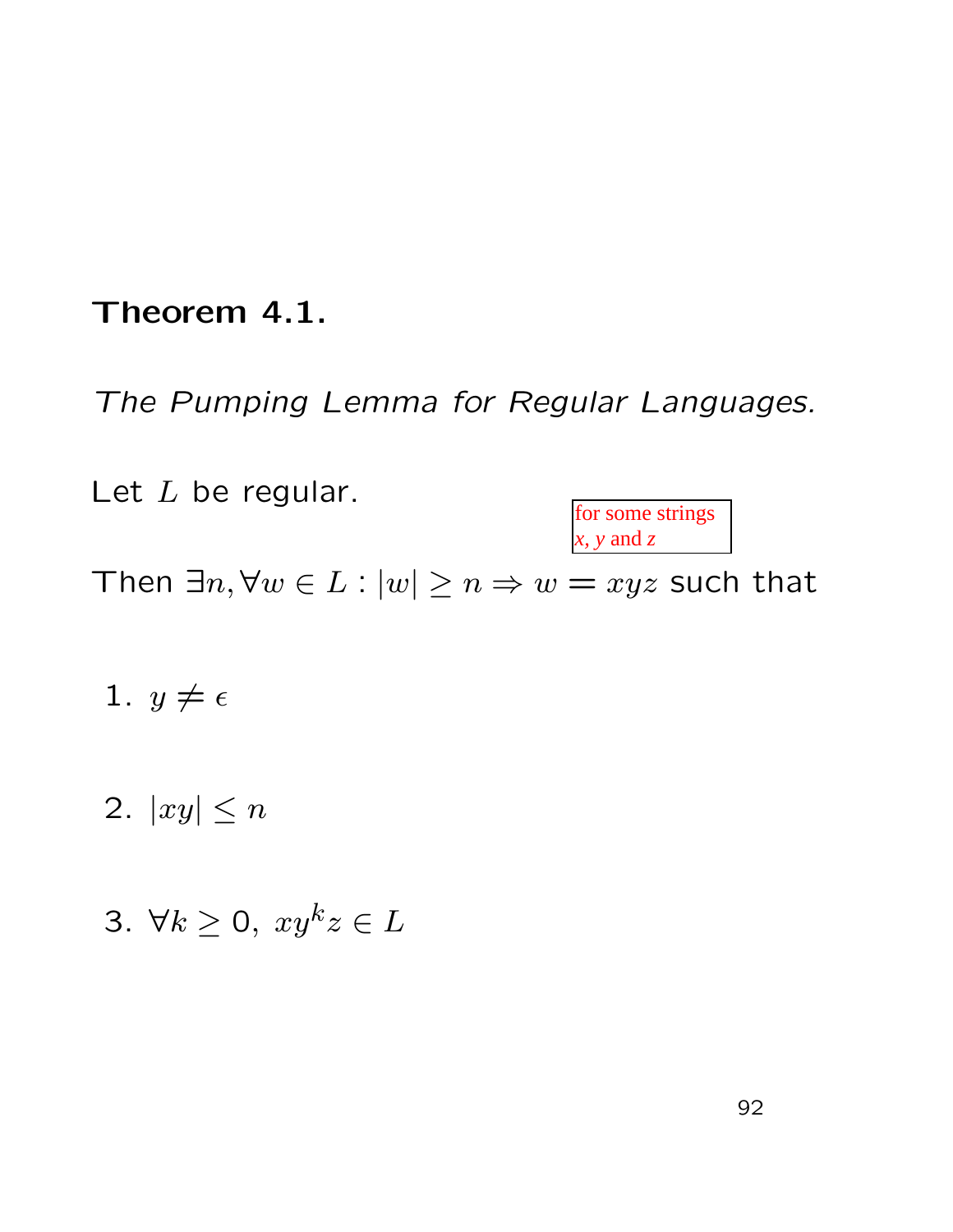### **Proof:** Suppose  $L$  is regular

Then $L$  is recognized by some DFA  $A$  with, say, n states.

Let 
$$
w = a_1 a_2 \dots a_m \in L, m > = n
$$
.  
\nLet  $p_i = \hat{\delta}(q_0, a_1 a_2 \cdots a_i)$ .  
\n $\Rightarrow \exists i < j : p_i = p_{j, j} <_{= n}$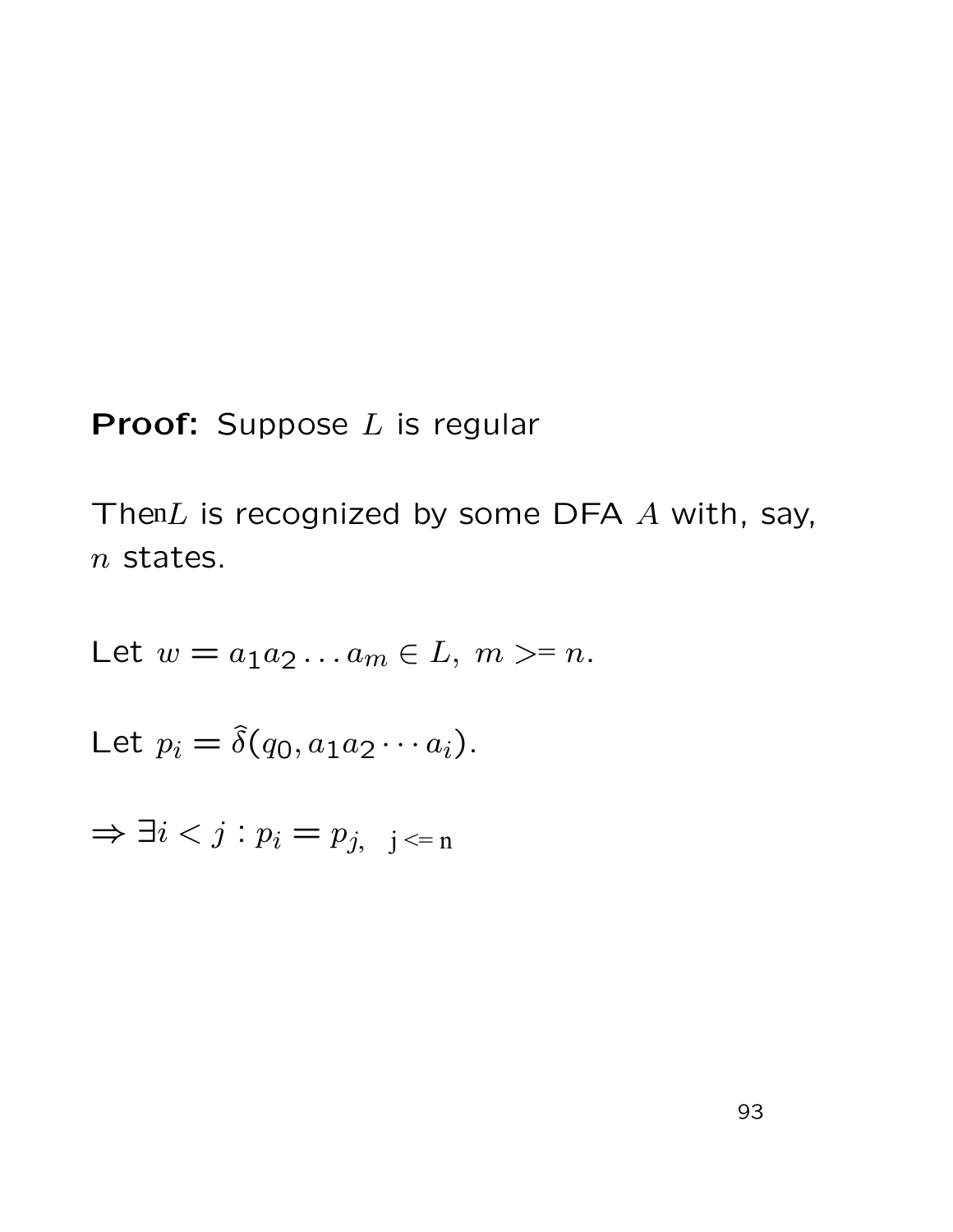Now  $w = xyz$ , where

$$
1. \, x = a_1 a_2 \cdots a_i
$$

$$
2. \ y = a_{i+1}a_{i+2}\cdots a_j
$$

$$
3. \, z = a_{j+1}a_{j+2}\ldots a_m
$$



Evidently  $xy^kz \in L$ , for any  $k \ge 0$ .  $_{Q.E.D.}$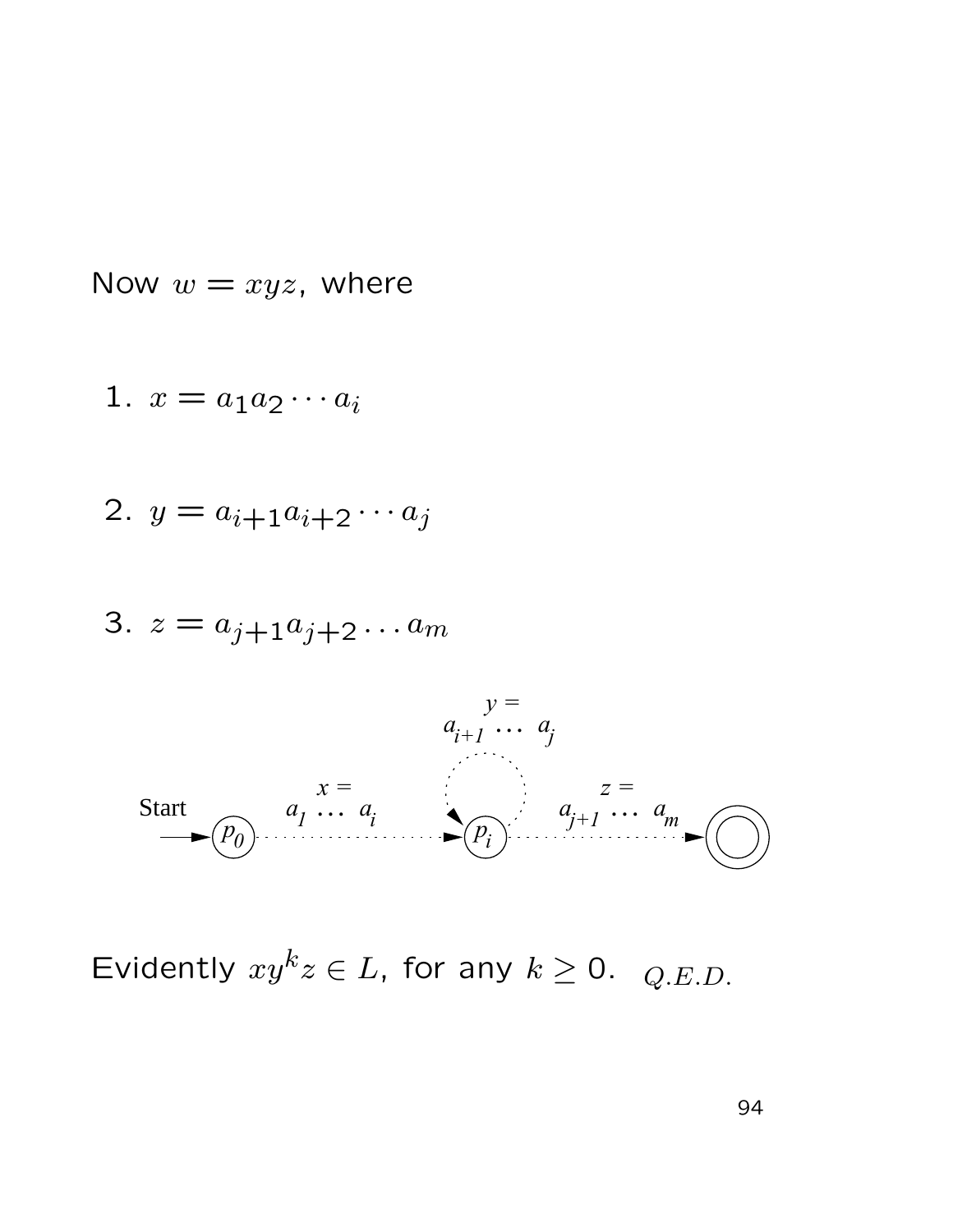Example: Let  $L_{eq}$  be the language of strings with equal number of zero's and one's.

Suppose  $L_{eq}$  is regular. Then  $w = 0^n 1^n \in L$ .

By the pumping lemma  $w = xyz$ ,  $|xy| \le n$ ,  $y \neq \epsilon$  and  $xy^kz \in L_{eq}$ 

$$
w = \underbrace{000\cdots\cdots0}_{x}\underbrace{0111\cdots11}_{z}
$$

In particular,  $xz \in L_{eq}$ , but  $xz$  has fewer O's than 1's.

By the pumping lemma 
$$
w = xyz
$$
,  $|xy| \le y \ne \epsilon$  and  $xy^kz \in L_{eq}$   
\n $w = \underbrace{000 \cdots 0}_{x} \underbrace{0111 \cdots 11}_{y} \underbrace{0111 \cdots 11}_{z}$   
\nIn particular,  $xz \in L_{eq}$ , but  $xz$  has fewer  
\nthan 1's.  
\n $L = \{0^{\mathbf{i} \mathbf{1} \mathbf{j} \mathbf{|} \mathbf{i} > \mathbf{j} \}}$   
\nConsider string  $w = 0^{n+1} 1^n$ .  
\nBy the pumping lemma, we can partition w as  $w = xyz$   
\nsuch that  $|xy| \le n$ ,  $y \le \epsilon$ , and  $xy^kz$  in L.  
\nBut  $xz = 0^{n+1 - |y|} 1^n$  is not in L.